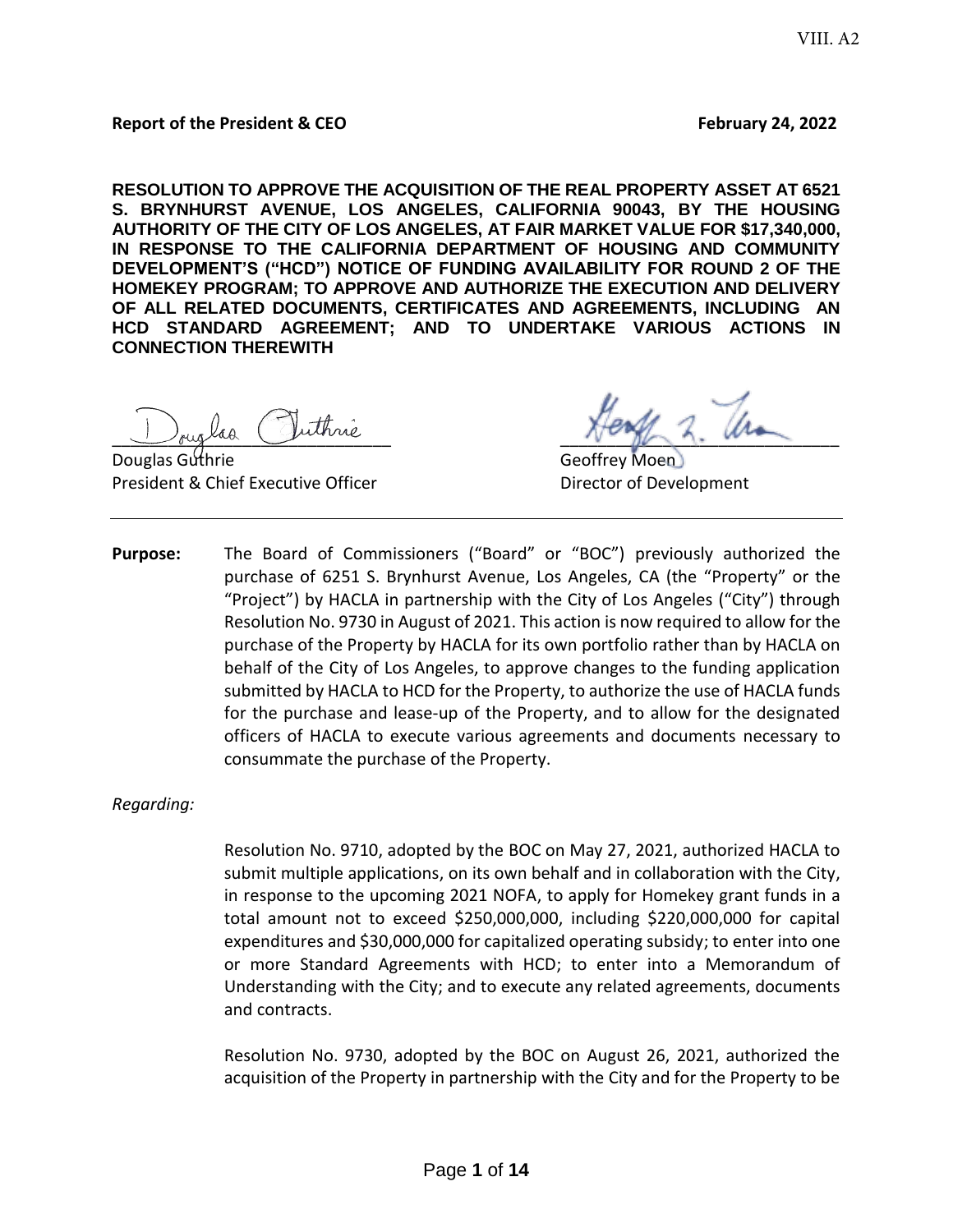assigned or transferred to an owner/operator to be selected by the City through a subsequent competitive request for proposals.

Resolution No. 9792, adopted by the BOC on January 27, 2022, authorized an increase in the maximum amount of funding for which HACLA may apply in connection with the Homekey Round 2 NOFA to \$425,000,000, including \$385,000,000 for capital expenditures and \$40,000,000 for operating subsidy. The purchase price of the Property was included in the report that accompanied the BOC's action and informed the amount of the authorization increase.

#### **Issues:**

#### *Ownership:*

At the time of the BOC's initial consideration of the Property in August 2021, the Property was to be purchased on behalf of the City and transferred to an owner/operator that would be selected by the City through a competitive request for proposals to be issued in early 2022. If this resolution is approved by the BOC, HACLA will take ownership of the Property and operate it as part of HACLA's own portfolio. HACLA anticipates that title to the Property will be taken by the Authority at closing and may be transferred to a HACLA instrumentality for financing and liability purposes at a later date.

HACLA will own and operate the Property as part of its Asset Management portfolio through a property management firm experienced at managing Permanent Supportive Housing, to be selected. Supportive services for residents will also be provided by an experienced third-party organization to be selected.

*Property* The Property is a newly constructed, four-story multifamily structure with a total of forty-one (41) two-bedroom dwelling units, and a ground-level structured parking garage with forty-one (41) spaces. Construction is complete, and the property is awaiting final inspections from the Los Angeles Department of Building and Safety for the issuance of a Certificate of Occupancy ("COO"), the delivery of which is a condition of closing. The new structure is situated on a parcel of land with 18,922 square feet located along the west side of S. Brynhurst Avenue (two blocks west of S. Crenshaw Boulevard) between Hyde Park Boulevard and W. 67<sup>th</sup> Street in the Hyde Park neighborhood within City Council District 8. The Property is located just over one-half mile southwest of the Hyde Park metro station under construction by the Los Angeles Metropolitan Transportation Authority as part of the K Line; the Fairview Heights station, which is also under construction, is located 0.3 miles southwest of the Property. Edwin Vincente Jr. Park is located 0.4 miles southwest of the Property, and the Los Angeles Unified School District's Hyde Park Elementary School is located 0.25 miles to the east. The Property includes a space with approximately 750 square feet of floor area on the second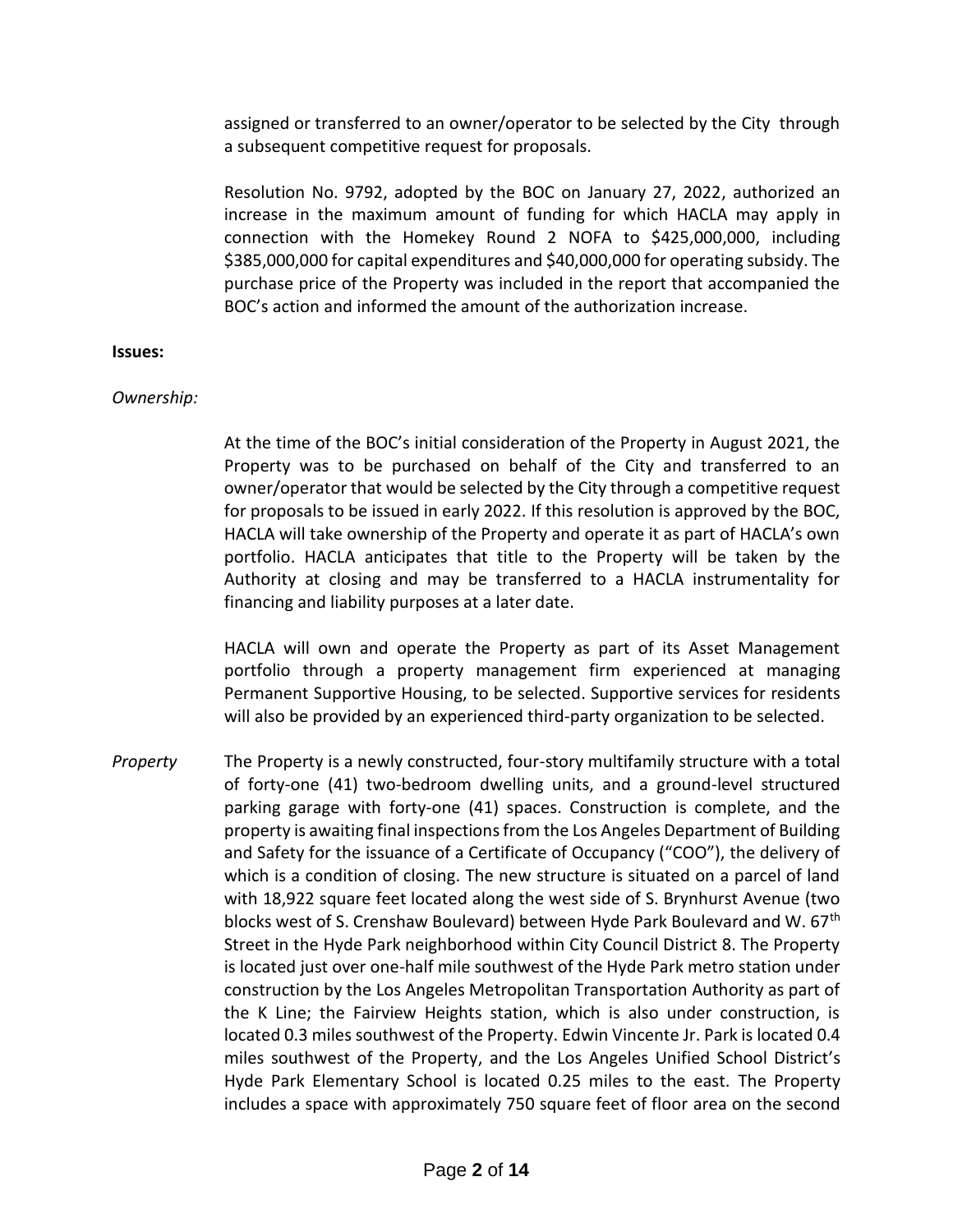floor that will be used for a management office and resident services. Each dwelling unit will have two bedrooms, two bathrooms, appliances including a range, dishwasher, refrigerator, washer and dryer, and an exterior balcony.

### *Financing*

The anticipated project costs for the Property which will now be borne by HACLA are as follows:

- **Total purchase price for acquisition of \$17,340,000, and \$337,500 for furnishings**, to be funded by Homekey capital grant funds and HACLA matching funds using a draw on HACLA's line of credit at escrow closing. Initial deposits totaling \$450,000 have been funded by HACLA on behalf of the City, and will now be credited at escrow closing to the purchase price paid by HACLA. HACLA has also paid a \$100,000 extension fee, which is nonrefundable and is not applicable to the purchase price.
- **Estimated rehabilitation costs of approximately \$82,000** for minor life/safety repairs prior to occupancy and ADA compliance modifications after escrow closing.
- **Total third-party costs estimated to be approximately \$48,507** for due diligence inspections that have already been conducted and paid.
- **Lease up costs of approximately \$375,000** for security during lease up (\$54,000), utilities (\$16,605), lease up reserve (\$190,160), and operating reserve (\$113,823), to be loaned to the Property from unrestricted nonfederal funds and repaid with cash flow from operations.

Because the Property will be owned by HACLA, and because the Property will be restricted to occupancy by households at or below thirty percent (30%) of Area Median Income for Los Angeles County, the Property will qualify for an exemption from all ad valorem property taxes. The Property will be required to pay supplemental direct assessments levied by Los Angeles County.

### *Purchase Contract and Due Diligence Inspections*

HACLA entered into a purchase and sale agreement for the Property on July  $14<sup>th</sup>$ , 2021, which was subsequently amended four times to provide, among other things, for extensions of contingency periods and the close of escrow, which is now set to occur on or before March 30<sup>th</sup>, 2022. HACLA conducted due diligence on the Property, including but not limited to: 1) title review; 2) Phase I and Phase II environmental site assessments ("ESAs"); 3) zoning and permitting review; 4) termite and pest infestation inspection; 5) physical needs assessment; 6) ALTA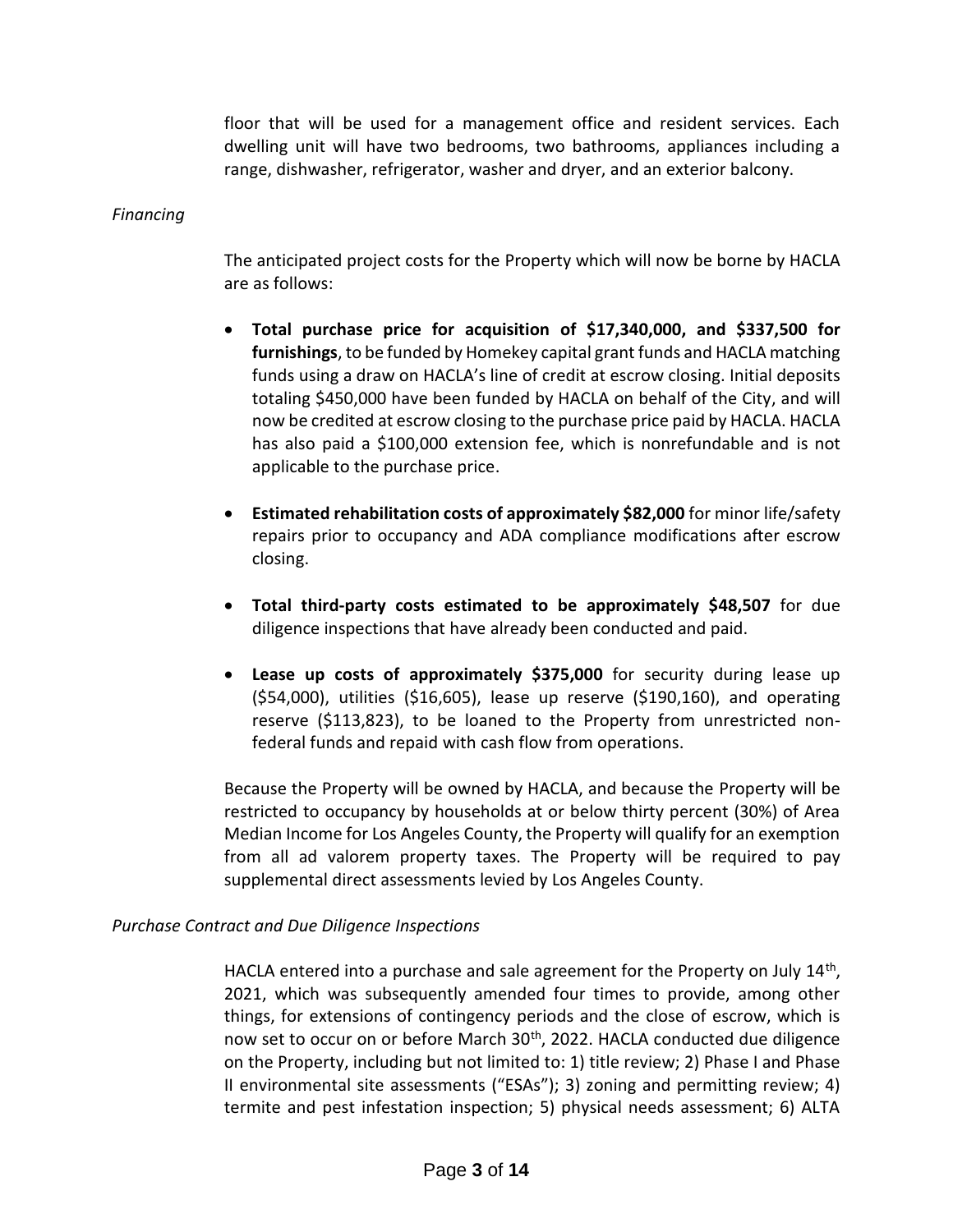land title survey; 7) construction monitoring; and 8) Certified Accessibility Specialist ("CASp") analysis (together, the "Inspections"), which Inspections were performed by third party vendors under contract with HACLA at a cost of approximately \$48,507, and which has been paid by HACLA.

HACLA's third party environmental consultant, Rincon Consultants, Inc., determined through a Phase I ESA on August  $19<sup>th</sup>$ , 2021, that there were two recognized environmental conditions ("RECs") pertaining to the Property: 1) an unauthorized drycleaner release case associated with a nearby property with limited documentation available, and 2) nearby former "gas & oil" stations. As a result, Rincon recommended a Phase II ESA, consisting of a subsurface assessment involving the collection of samples from four soil vapor borings. On September 9<sup>th</sup>, 2021, Rincon provided HACLA with the findings of the Phase II ESA, which indicated the presence of benzene and chloroform at concentrations exceeding the environmental screening levels ("ESL") for soil gas for residential land use, as set forth by the San Francisco Bay Regional Water Quality Control Board. Based on the fact that the residential building on the Property was newly constructed with a new slab, and that the ground floor of the Property was to be used for a parking garage and not residential units, Rincon applied the attenuation factor for a new slab as provided by the California Department of Toxic Substances Control in 2020, and indicated that the concentration of the contaminants of concern would not be expected to exceed residential ESLs within the building. Rincon therefore recommended no further assessment. On September 10, 2021, HACLA provided a notice of approval of the physical condition of the Property to the seller, which was followed by a notice of approval of environmental conditions on September 29, 2021. HACLA elected to release the financing contingency for the Property on December 1, 2021 at the direction of the City. A deposit of \$450,000, which is nonrefundable and applied to the purchase price, has been transferred to the escrow holder by HACLA and released to the seller. Additionally, a fee of \$100,000, which is nonrefundable and not applicable to the purchase price, was transferred to the escrow holder and released to the seller in exchange for an extension to the close of escrow to March 30, 2022.

HACLA is still awaiting the results of the CASp inspection, but has allocated a budget of \$2,000 per unit across the entire Property to provide for any necessary modifications to comply with the provisions of the State accessibility statute as well as any additional Life/Safety or management upgrades necessary. Upon certification of completion of construction by the seller, HACLA will conduct a final physical inspection in accordance with the purchase and sale agreement to ensure that all finishes and appliances are installed, all water and electric service is operational, and that the Property is delivered in a complete and workmanlike manner free of substantial defects. The seller is required under the purchase and sale agreement to deliver to HACLA a COO executed by the City not less than five days prior to closing, which will ensure that HACLA will be able to begin lease up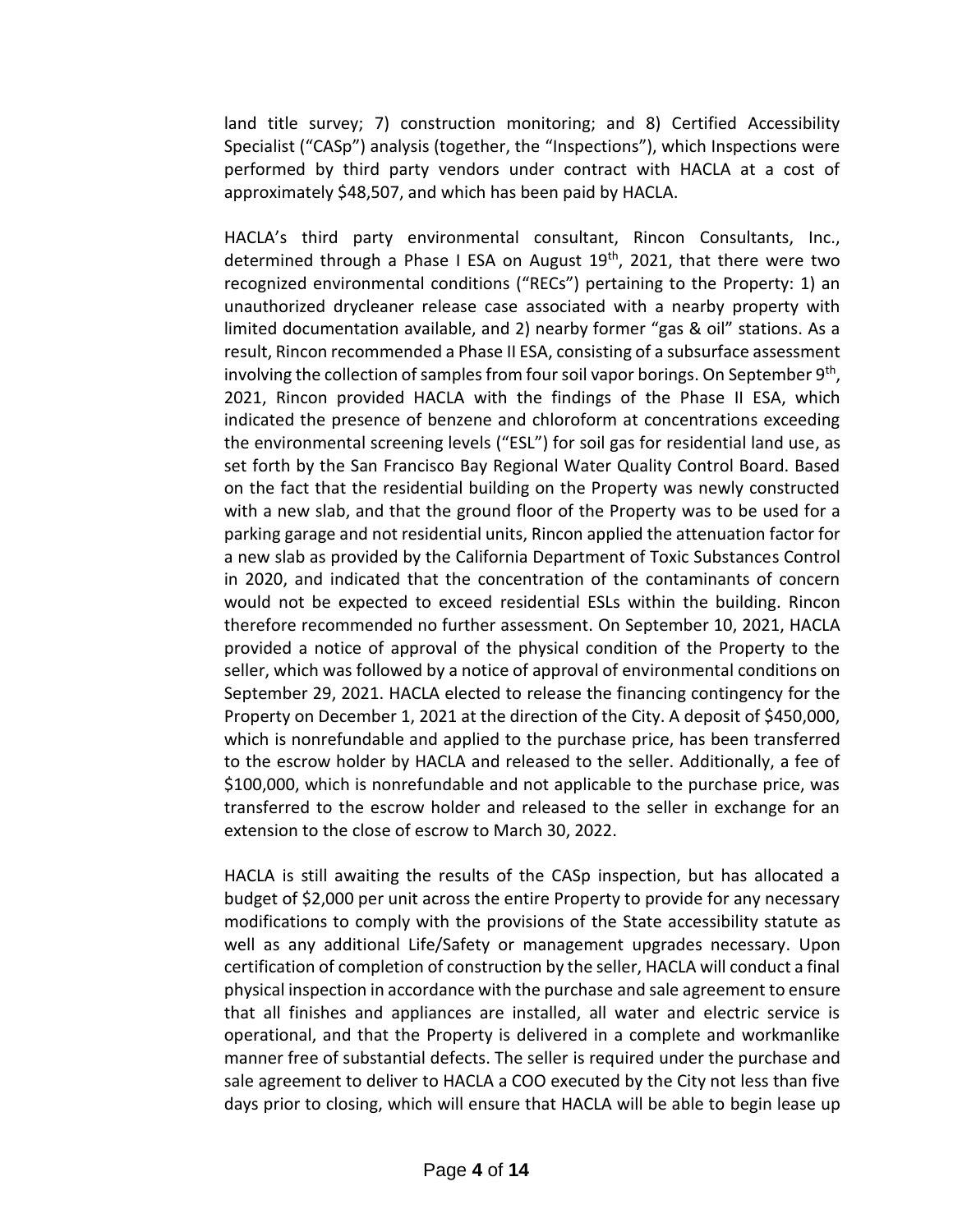of the Property shortly after taking title. Beyond minor modifications for accessibility, no construction or rehabilitation of the Property will take place.

### **Vision Plan: Place Strategy #4: Steward efforts to reduce and alleviate homelessness.**

In furtherance of the second round of the State's Homekey Program, HACLA has expended money and staff time to identify and secure agreements to purchase vacant properties within the City in which to provide decent, safe, and sanitary housing for individuals and families experiencing homelessness or at risk of homelessness, including the subject Property.

### **Place Strategy #5: Expand HACLA's role in the broader communities it serves to improve neighborhood-wide health and well-being**.

Acquiring vacant properties to provide decent, safe, and sanitary housing for individuals and families experiencing homelessness or at risk of homelessness will reduce the number of Angelenos exposed to adverse health outcomes in neighborhoods throughout the City of Los Angeles.

**Funding:** The Chief Administrative Officer confirms the following:

*Source of Funds:* The \$450,000 for deposits, approximately \$48,507 in 3rd party due diligence costs, \$82,000 for rehabilitation costs, \$100,000 closing extension fee, and \$375,000 in lease-up and stabilization costs may be advanced with unrestricted and uncommitted non-federal proceeds from HACLA's asset management portfolio. The funds will be loaned to the Property and repaid at permanent financing and any remaining balance from ongoing cash flow from operations.

The \$17,340,000 purchase price and all related closing costs will be funded by HACLA in cash at closing. Based on discussions with HCD, HACLA staff anticipates that a Homekey capital grant in the amount of approximately \$11,500,000 will be transferred by HCD to HACLA or directly to escrow on or before the closing date of March 30th, 2022. If the Homekey capital grant is not disbursed prior to the close of escrow, HACLA will draw the entire purchase price and related closing costs from the HACLA revolving line of credit to pay at closing and will then subsequently pay down the balance on the line of credit with the proceeds of the capital grant upon receipt. The remaining balance drawn from the line of credit, tentatively estimated at approximately \$7 million, will be repaid with proceeds from a permanent loan at or before stabilization, either through a tax-exempt bond issuance or a conventional affordable multifamily mortgage.

*Budget and Program Impact:* The actions and expenditures related to the acquisition of these sites are generally in line with HACLA's Acquisition Program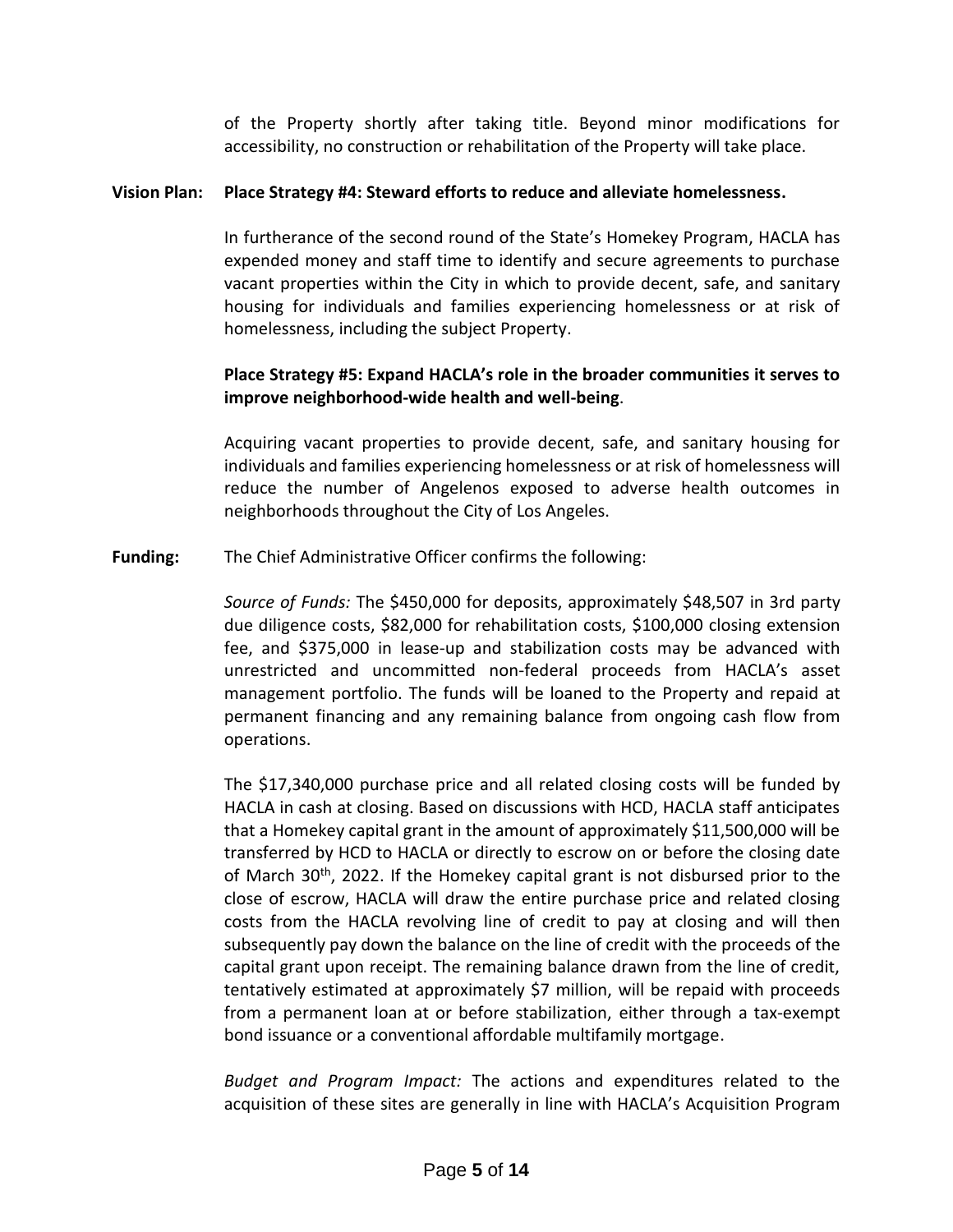and the Authority's mission and goals. Cash flow after debt service from the Property will be used to repay the closing and stabilization costs loaned from the acquisition and development fund, and then 100% to HACLA to support corporate operations and initiatives. Funding to support operations will be provided through a contract for Project-Based Section 8 rental subsidy provided at the Voucher Payment Standard, and funding for resident services will be provided by the services provider selected in accordance with HACLA's contract with the Los Angeles County Department of Health Services, with funding provided by that agency on a per unit per month basis.

### **Environmental Review:**

- *NEPA*: The primary source of funding for Homekey, CRF, are federal funds and therefore require NEPA review. On September 20, 2021, the City of Los Angeles issued an Environmental Review for Activity/Project that is Categorically Excluded Subject to Section 58.5 (the "CEST Statement"), executed by Edwin C. Gipson II, the Director of Finance and Development of the Los Angeles Housing Department, who is the Responsible Entity Agency Official. The CEST found that the Project is categorically excluded from NEPA pursuant to 24 CFR 58.35(a) and subject to laws and authorities at Section 58.5.
- *CEQA*: The acquisition of this Property meets the requirements of the California Environmental Quality Act ("CEQA") categorical exemptions allowed under Title 14, Division 6, Chapter 3, Sections 15301 (Existing Facilities) and 15326 (Acquisitions of Housing for Housing Assistance Programs) of the California Code of Regulations. The acquisition also qualifies for the statutory exemptions from the requirements of CEQA under California Public Resources Code section 21080(b)(4) and 14 Cal. Code Regs. 15269(c), as it is being acquired to mitigate the publicly declared emergency created by the COVID-19 pandemic as it pertains to individuals and families who are most vulnerable. Additionally, Assembly Bill No. 140 (2021-2022 Reg. Sess.) exempted certain Round 2 Homekey Projects from CEQA by adding Section 50675.1.4 to the California Health and Safety Code ("HSC").

Upon the BOC's prior finding that the Project was categorically exempt from CEQA in August of 2021, staff filed a Notice of Exemption ("NOE") for the Project with the Los Angeles County Registrar-Recorder/County Clerk ("LA RR/CC") and the California Office of Planning and Research, pursuant to Public Resources Code section 21152(b), and transmitted payment of the required fee.

**Section 3:** Not Applicable.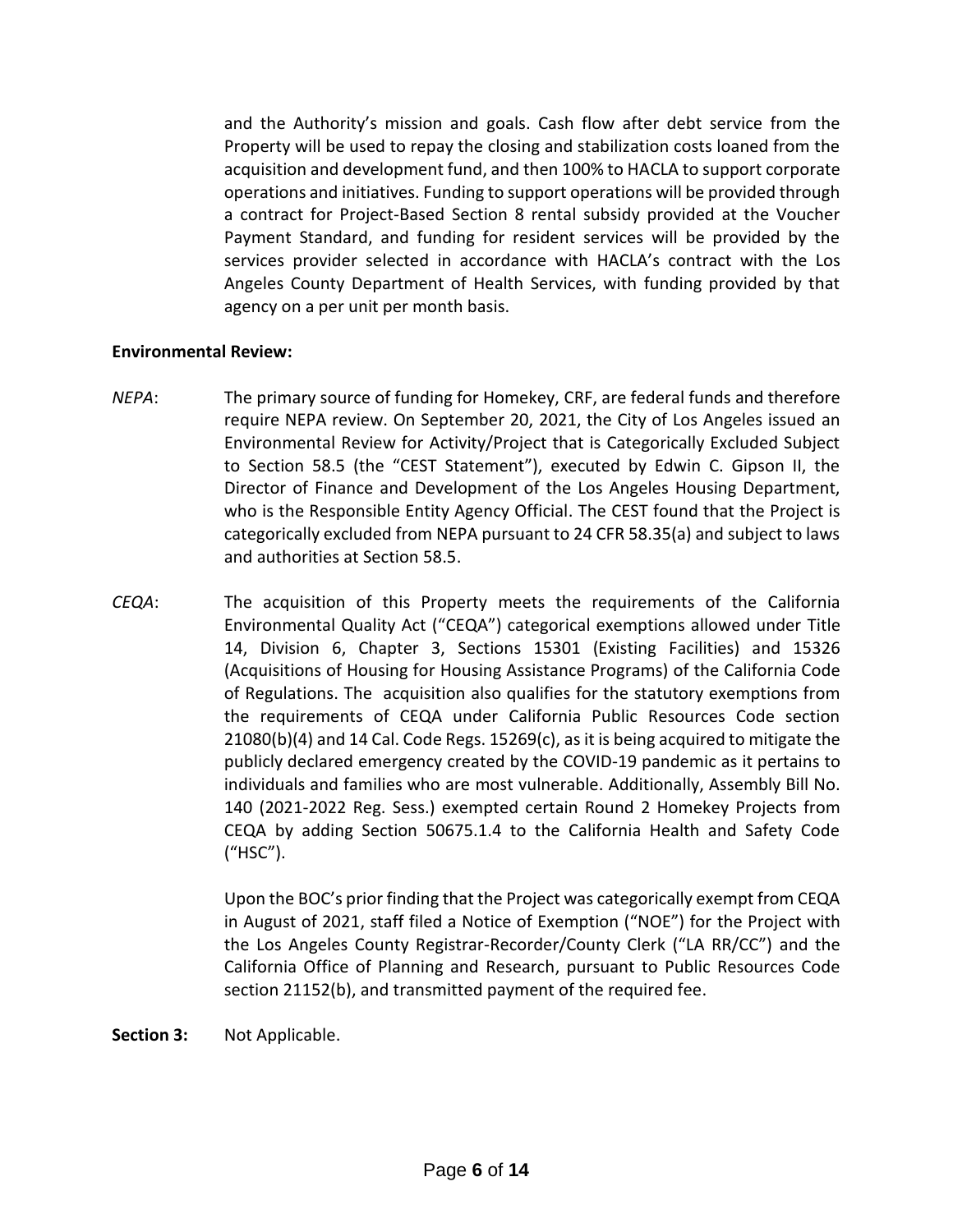### **Attachments:**

- **1.** Resolution
- **2.** Attachment Property Acquisition Summary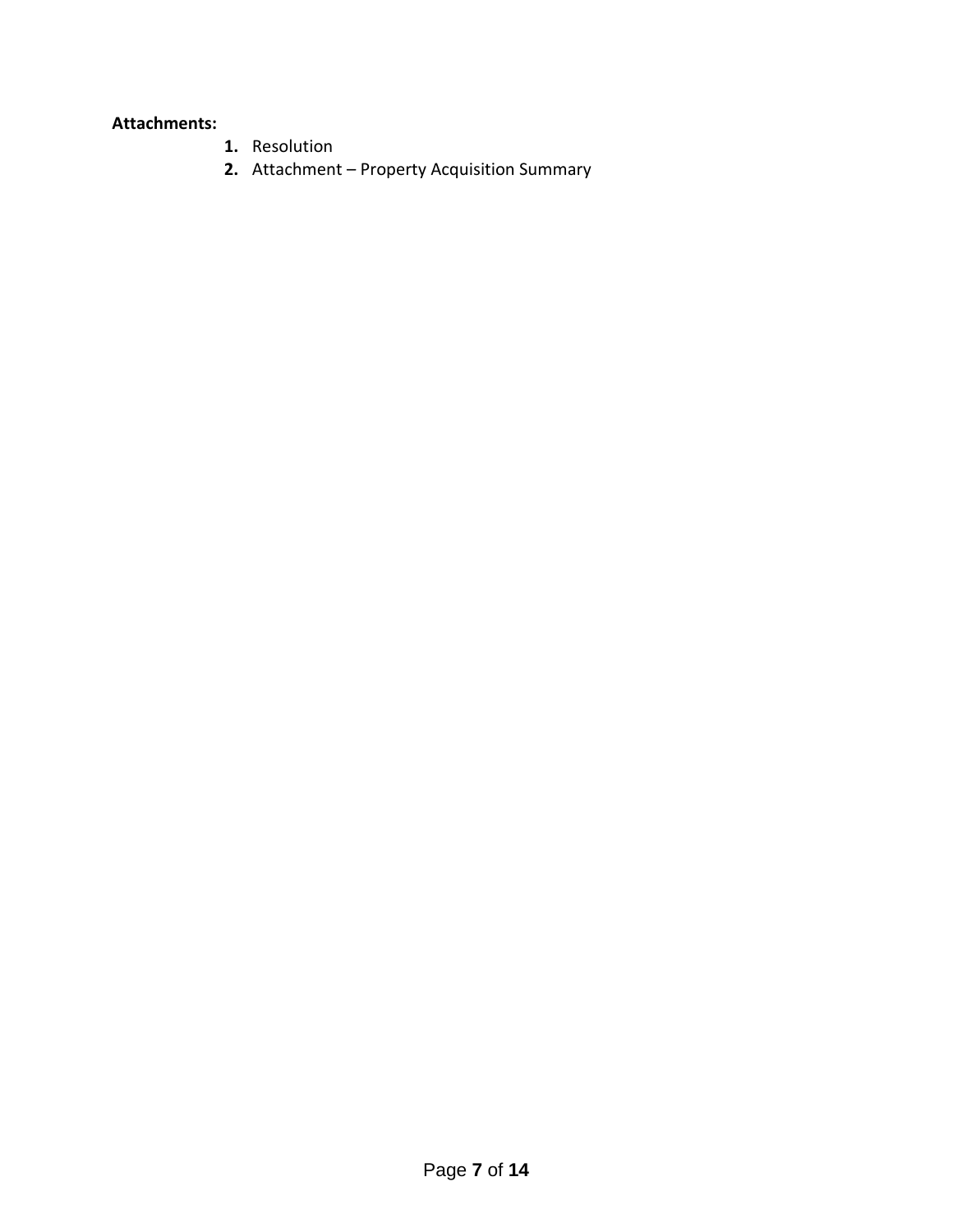# **ATTACHMENT 1**

Resolution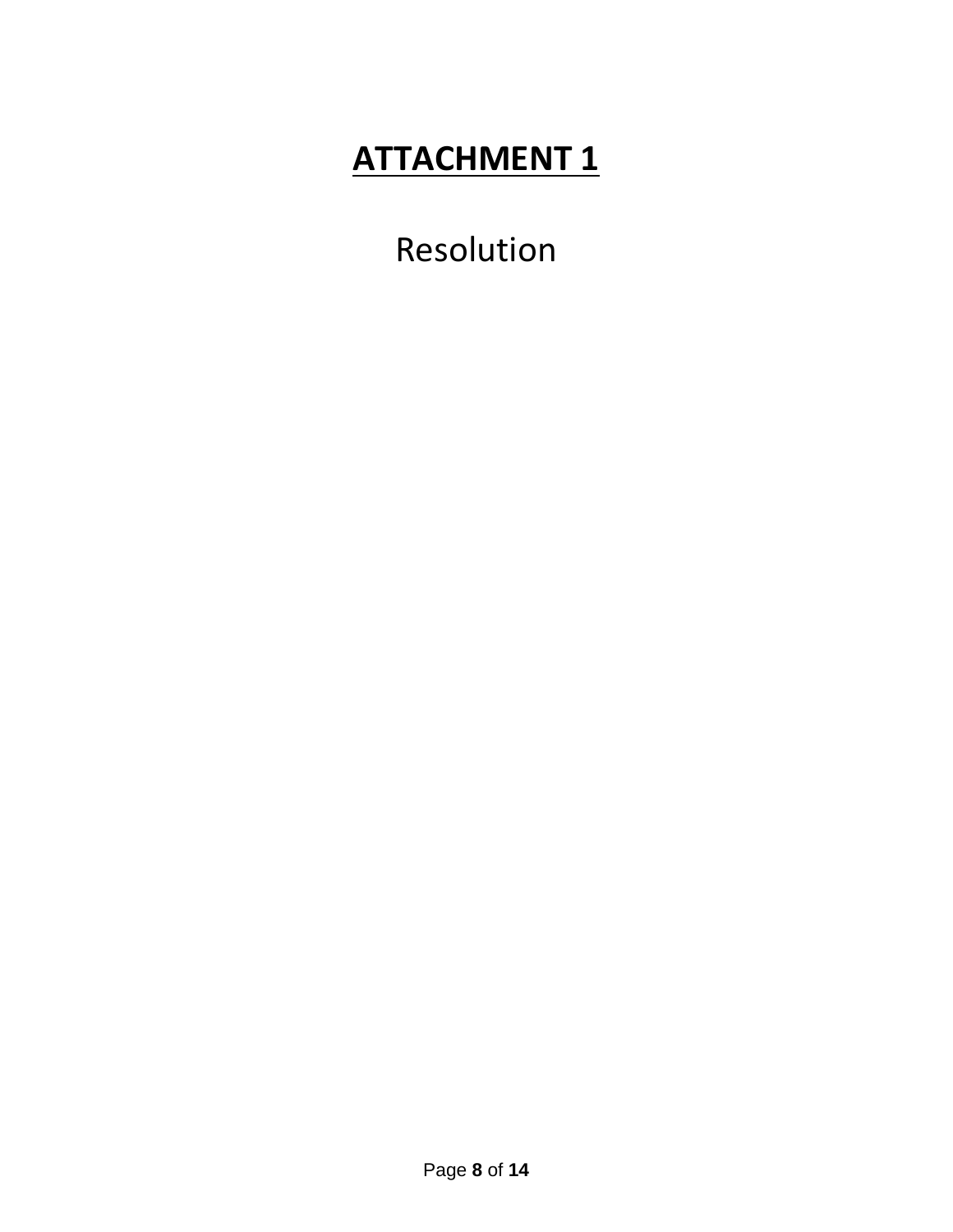### **RESOLUTION NO.\_\_\_\_\_\_\_\_\_\_\_\_\_\_**

**RESOLUTION TO APPROVE THE ACQUISITION OF THE REAL PROPERTY ASSET AT 6521 S. BRYNHURST AVENUE, LOS ANGELES, CALIFORNIA 90043, BY THE HOUSING AUTHORITY OF THE CITY OF LOS ANGELES, AT FAIR MARKET VALUE FOR \$17,340,000, IN RESPONSE TO THE CALIFORNIA DEPARTMENT OF HOUSING AND COMMUNITY DEVELOPMENT'S ("HCD") NOTICE OF FUNDING AVAILABILITY FOR ROUND 2 OF THE HOMEKEY PROGRAM; TO APPROVE AND AUTHORIZE THE EXECUTION AND DELIVERY OF ALL RELATED DOCUMENTS, CERTIFICATES AND AGREEMENTS, INCLUDING AN HCD STANDARD AGREEMENT; AND TO UNDERTAKE VARIOUS ACTIONS IN CONNECTION THEREWITH**

**WHEREAS,** the Housing Authority of the City of Los Angeles ("HACLA" or the "Authority") is a public body, corporate and politic, duly created, established and authorized to transact business and exercise powers under and pursuant to the provisions of the Housing Authorities Law, consisting of Part 2 of Division 24 of the California Health and Safety Code (the "Act"), including the power to finance, acquire and manage property in the furtherance of providing affordable housing;

**WHEREAS,** the Authority is authorized to acquire and dispose of real property and enter into contracts and agreements related thereto pursuant to the California Health and Safety Code Section 34200 *et seq*. and particularly with respect to Section 34315;

**WHEREAS,** the Authority's Board of Commissioners ("BOC" or "Board") adopted by Resolution 9587, on April 23, 2020, an Acquisition and Disposition of Real Property Policy (the "Policy") to institute a revised and updated real property acquisition program ("Acquisition Program") and to revise and restate its Prior Policy to reflect the Authority's Build HOPE Vision Plan goals to acquire additional real property and to provide for the disposition of real property;

**WHEREAS,** the California ("State") Department of Housing and Community Development ("HCD"), using Federal Coronavirus Relief Funds and State general funds, created the Project Homekey Program ("Homekey") in 2020 to rapidly create deeply affordable housing for individuals and families experiencing or at risk of homelessness, who were disproportionately impacted by the COVID-19 pandemic;

**WHEREAS,** following successful 2020 Homekey applications, Resolution No. 9710, adopted by the Board on May 27, 2021, authorized HACLA to submit multiple applications on its own behalf and in collaboration with the City of Los Angeles ("City") in response to an anticipated 2021 Notice of Funding Availability for the Project Homekey Program ("2021 NOFA"), to apply for a second round of Homekey grant funds in a total amount not to exceed \$250,000,000, including \$220,000,000 for capital expenditures and \$30,000,000 for capitalized operating subsidy, to enter into one or more Standard Agreements with HCD, to enter into a Memorandum of Understanding with the City, and to execute any related agreements, documents and contracts;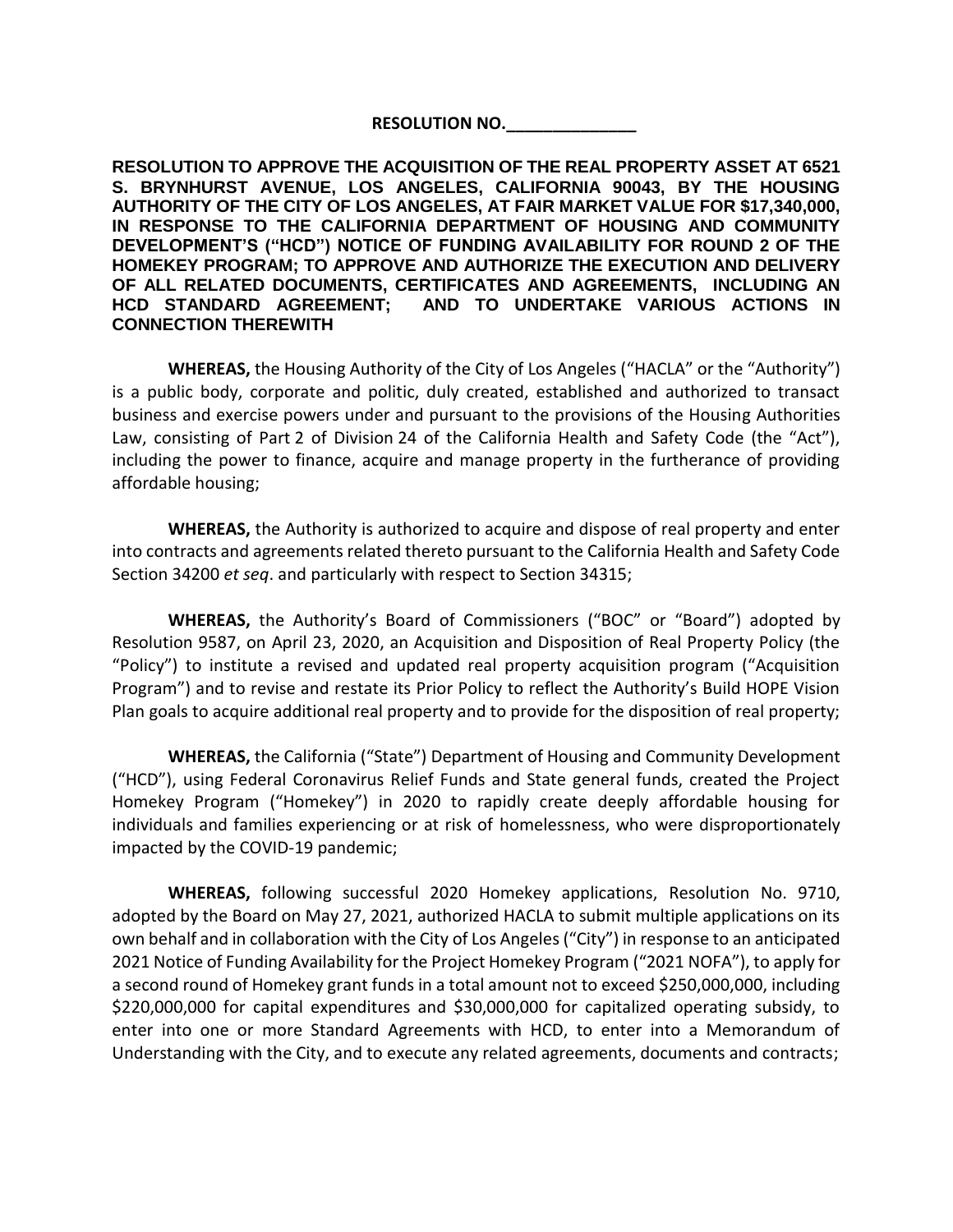**WHEREAS,** Resolution No. 9792, adopted by the BOC on January 27, 2022, authorized an increase in the maximum amount of funding for which HACLA may apply in connection with the Homekey NOFA to \$425,000,000, including \$385,000,000 for capital expenditures and \$40,000,000 for operating subsidy, which increased authorization contemplated the submission of a funding application for the Property;

**WHEREAS**, the State has adopted a 2021-2022 Budget with additional funding for Homekey, which included funding for a second round of Homekey;

**WHEREAS,** HCD has issued a Notice of Funding Availability, dated September 9, 2021 ("NOFA"), for the Homekey Program ("Homekey" or "Program") for grant funds pursuant to Health and Safety Code section 50675.1.3 (Assembly Bill No. 140 (2021-2022 Reg. Sess.), § 20);

**WHEREAS**, HCD is authorized to administer the Homekey Program pursuant to the Multifamily Housing Program (Chapter 6.7 (commencing with Section 50675) of Part 2 of Division 31 of the Health and Safety Code) and all other legal requirements of the Homekey Program, including the terms, conditions, regulations, and agreements that HCD may adopt through the expected NOFA and application for Homekey;

**WHEREAS,** Resolution No. 9730, adopted by the BOC on August 26, 2021, authorized the acquisition of the Property in partnership with the City of Los Angeles and for the Property to be assigned or transferred to an owner/operator to be selected by the City of Los Angeles ("City") through a subsequent competitive request for proposals;

**WHEREAS,** HACLA and the City have entered into a Professional Services Agreement which provides, among other items, that the General Manager and the Assistant General Manager of the Los Angeles Housing Department are designated by the City to direct HACLA with respect to the City's desires for property acquisitions through Homekey;

**WHEREAS,** the City, through the General Manager and Assistant General Manager of the Los Angeles Housing Department, have agreed that the Property can be acquired solely by HACLA;

**WHEREAS,** the Authority now wishes to acquire the Property on its own behalf to provide affordable housing to households who have experienced homelessness or who are at risk of homelessness;

**WHEREAS,** the Property was appraised by a third-party appraiser and the amount offered by the Authority and accepted by the Seller, of \$17,340,000, is aligned with and validated by the findings of such appraisal dated July 29, 2021 prepared by Michael Popwell Associates, Inc., updated on October 13, 2021, which determined that the fair market value of the Property was \$18,000,000;

**WHEREAS,** the Property is located wholly within the City of Los Angeles;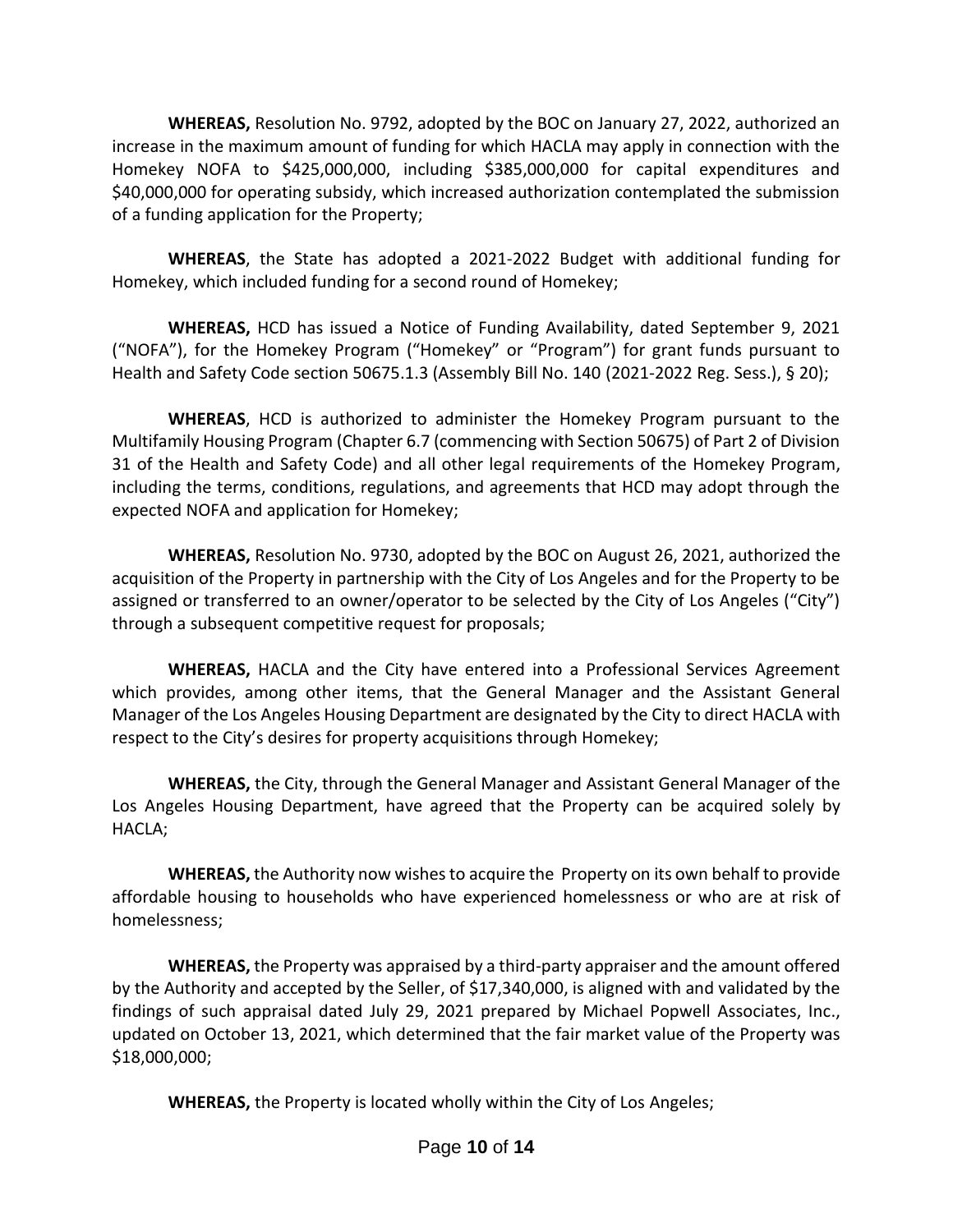**WHEREAS,** the Authority, originally acting on behalf of and in cooperation with the City, executed a Purchase and Sale Agreement for the Property on July 14<sup>th</sup>, 2021 (the "Property PSA"), which was subsequently amended by four addenda, which together provided, among other terms, that: 1) the close of escrow was extended to March 30<sup>th</sup>, 2022, 2) a nonrefundable deposit of \$450,000 was transferred to escrow, released to the seller of the Property, and will be applicable to the purchase price at closing, and 3) that an extension fee of \$100,000, which was not applicable to the purchase price, was transferred to the escrow holder and was released to the seller of the Property;

**WHEREAS,** the Authority conducted due diligence on the Property, including but not limited to: 1) title review; 2) Phase I and Phase II environmental site assessments; 3) zoning and permitting review; 4) termite and pest infestation inspection; 5) physical needs assessment; 6) ALTA land title survey; 7) construction monitoring; and 8) Certified Accessibility Specialist ("CASp") analysis (together, the "Inspections"), which Inspections were performed by third party vendors under contract with HACLA at a cost of approximately \$48,507, which has been paid by HACLA;

**WHEREAS,** based on the results of the Inspections, HACLA provided a notice of approval of the physical condition of the Property to the seller on September 10, 2021, and a notice of approval of the environmental site assessments for the Property to the seller on September 29, 2021, all in accordance with the terms of the Property PSA;

**WHEREAS,** the financing contingency period for the Property expired on December 1, 2021, and HACLA elected at that time, at the direction of the City, to remove the financing contingency and proceed with the transaction, at which time the deposit for the Property became nonrefundable to HACLA and was guaranteed by the City;

**WHEREAS,** the Authority now intends to own and operate the site for the public purpose of providing deeply affordable housing to persons within the City of Los Angeles who are experiencing homelessness or at risk of homelessness in accordance with the provisions of the Homekey NOFA;

**WHEREAS**, the Authority issued a Project-Based Voucher Notice of Funding Availability ("PBV NOFA") for Homekey Projects Only, HA2022-20, on January 28, 2022, which invited proposals from eligible applicants, including HACLA, for up to 465 Project-Based Section 8 Vouchers for projects applying under the Homekey Round 2 NOFA, and HACLA intends to apply for forty (40) Project-Based Section 8 Vouchers for the Property through this PBV NOFA; and

 **WHEREAS,** in review of the California Public Resources Code and exemption criteria therein and the information available at the time of the report on this acquisition recommendation, the Board has determined that the acquisition of the Property is categorically exempt under Sections 15301 (Existing Facilities) and 15326 (Acquisitions of Housing for Housing Assistance Programs) of the California Code of Regulations.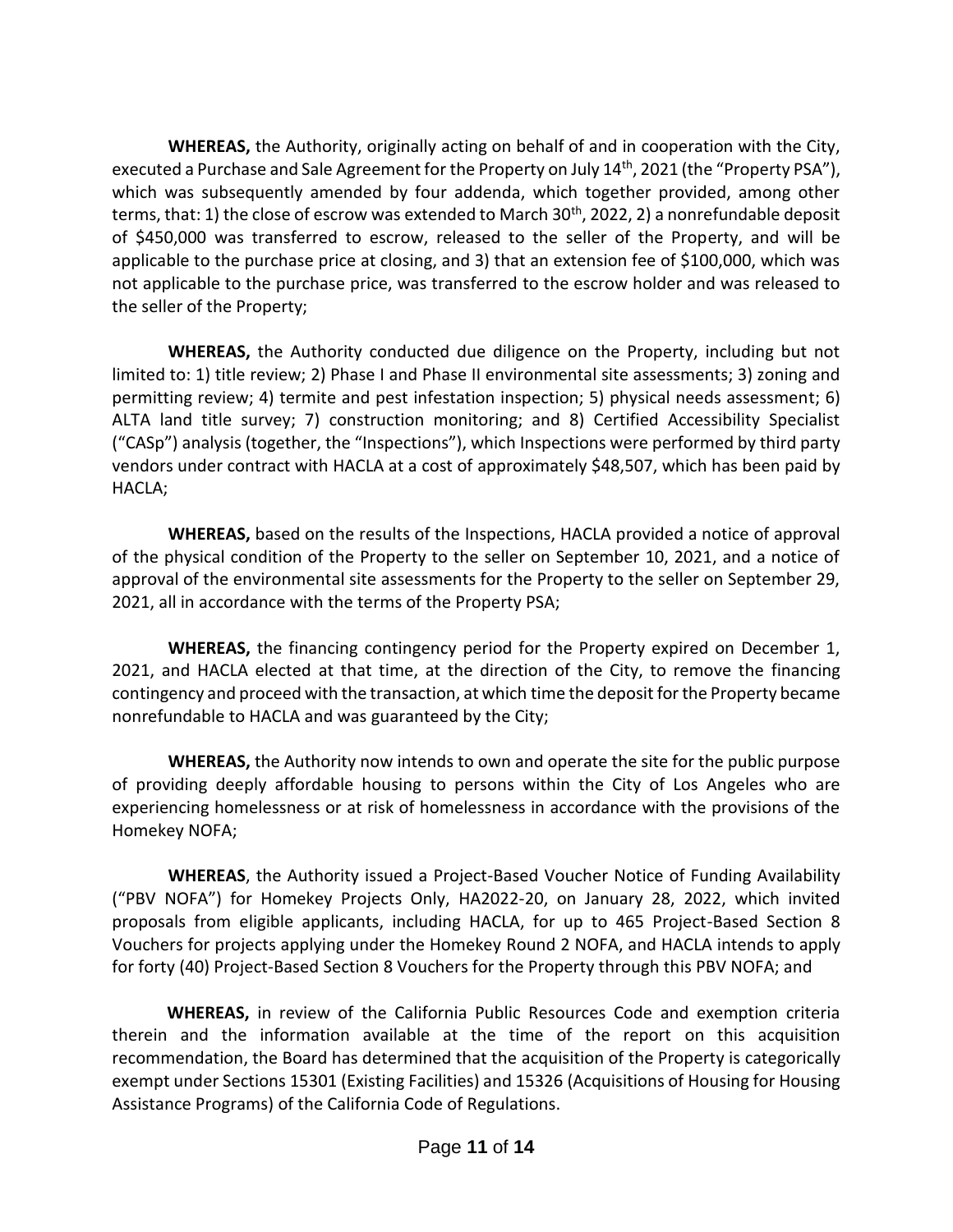**NOW, THEREFORE, BE IT RESOLVED,** the Board of Commissioners of the Housing Authority of the City of Los Angeles does hereby authorize and approve as follows:

**Section 1.** The recitals hereinabove set forth are true and correct, and this Board of Commissioners so finds. This Resolution is being adopted pursuant to the powers granted the Authority by Chapter 1 of Part 2 of Division 24 of the California Health and Safety Code.

**Section 2.** The Board of Commissioners of the Housing Authority of the City of Los Angeles ("Authority") hereby approves the acquisition of the real property located at 6521 Brynhurst Avenue, Los Angeles, California, for an amount not to exceed \$17,340,000, in order to further the City's response to addressing the housing and homelessness crisis in the City of Los Angeles, and authorizes the execution, by the Authority's President and CEO, or his/her designee ("Designated Officers," as defined below), of any and all related documents, contracts for services and financing documents, including but not limited to the HCD Standard Agreement upon award of Homekey Program funds, and any other documents or certificates related thereto with such changes as may be approved by legal counsel in order to effectuate the purchase, escrow closing, operation, and reimbursement of costs related to the Property.

**Section 3.** That if the Authority's application is awarded Homekey Program funds, the Designated Officers are authorized and directed to accept such award and to ensure that any funds awarded for capital acquisition expenditures are spent by such date as may be set forth by HCD within the 2021 NOFA or program guidelines for the Homekey Program, unless extended by HCD or the State, and that any funds awarded for capitalized operating subsidies are spent by such date as may be set forth by HCD or the State through the expected 2021 NOFA or program guidelines for the Homekey Program, unless extended by HCD or the State or within whatever statutory limits are required by the grantor.

**Section 4.** That if the application for Homekey Program funding is approved, the Designated Officers are hereby authorized and directed to enter into, execute, and deliver one or more HCD Standard Agreements, and any and all other documents required or deemed necessary or appropriate to secure the Homekey Program funds from HCD and participate in the Homekey Program, and all amendments thereto (collectively, the "Homekey Documents"), all as approved by legal counsel and the Authority staff, and the Board acknowledges that any and all activities, expenditures, information, and timelines represented in the Homekey Application will be enforceable through the HCD Standard Agreements and that funds are to be used for the allowable expenditures and activities identified in the applicable HCD Standard Agreements.

**Section 5.** That the Board of Commissioners of the Authority authorizes and approves of the following expenses and uses of funds in order to consummate the close of escrow for the Property on or before March 30, 2022: 1) \$450,000 cash deposit released to the seller, which deposit is nonrefundable and applicable to the purchase price at closing; 2) \$100,000 fee for the extension of the close of escrow, released to the seller of the Property and not applicable to the purchase price; 3) approximately \$48,507 for due diligence expenses to be paid with non-federal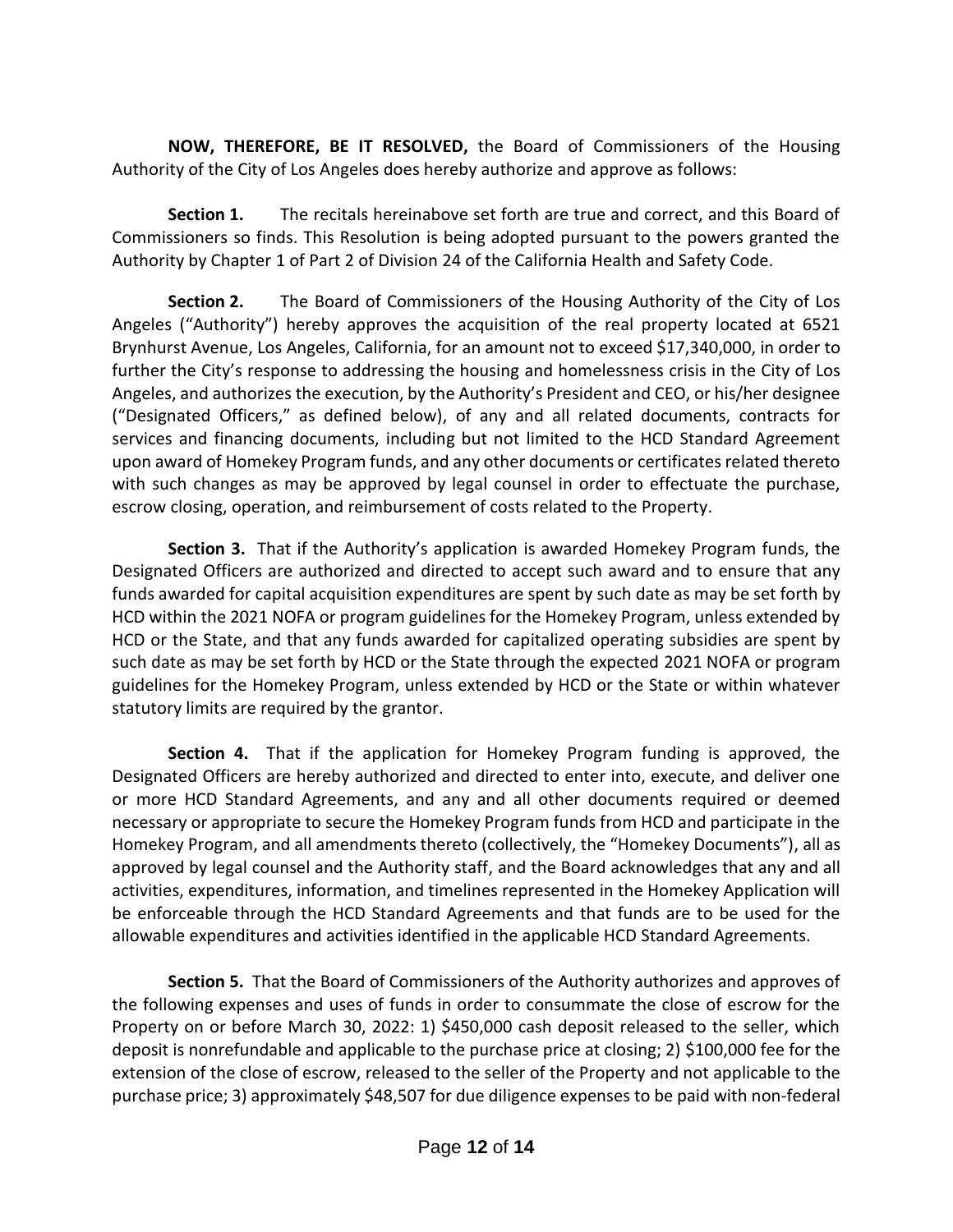funds in the acquisition and due diligence fund; 3) \$375,000 for lease-up and stabilization costs, including utilities, security, property management expenses, and reserve account deposits, to be paid with non-federal funds in the acquisition and due diligence fund; and 4) \$82,000 for potential rehabilitation costs; and 5) a draw on HACLA's revolving line of credit to cover up to the entire purchase price of the Property and conventional closing costs.

**Section 8**. That the Designated Officers are hereby directed to submit a response for the Property to the Project-Based Voucher Notice of Funding Availability ("PBV NOFA") for Homekey Projects Only HA-2022-20, released by HACLA on January 28, 2022, to cover all of the residential units at the property with the exception of one unit that will serve as a manager's unit.

**Section 9. BE IT FURTHER RESOLVED** that the Designated Officers of the Authority referred to above are as follows:

| Name            | Title                                 |
|-----------------|---------------------------------------|
| Douglas Guthrie | President and Chief Executive Officer |
| Marlene Garza   | Chief Administrative Officer          |
| Jenny Scanlin   | <b>Chief Development Officer</b>      |
| Margarita Lares | <b>Chief Programs Officer</b>         |

**Section 10. BE IT FURTHER RESOLVED** that this Resolution shall be effective upon its adoption.

**PASSED AND ADOPTED** by the Housing Authority of the City of Los Angeles this 24<sup>th</sup> day of February 2022.

APPROVED AS TO FORM HOUSING AUTHORITY OF THE CITY OF LOS ANGELES

By: \_\_\_\_\_\_\_\_\_\_\_\_\_\_\_\_\_\_\_\_\_\_\_\_\_\_ By: \_\_\_\_\_\_\_\_\_\_\_\_\_\_\_\_\_\_\_\_\_\_\_\_\_\_\_

James Johnson, General Counsel **Constanding Construment Cielo Castro**, Chairperson

DATE ADOPTED: \_\_\_\_\_\_\_\_\_\_\_\_\_\_\_\_\_\_\_\_\_\_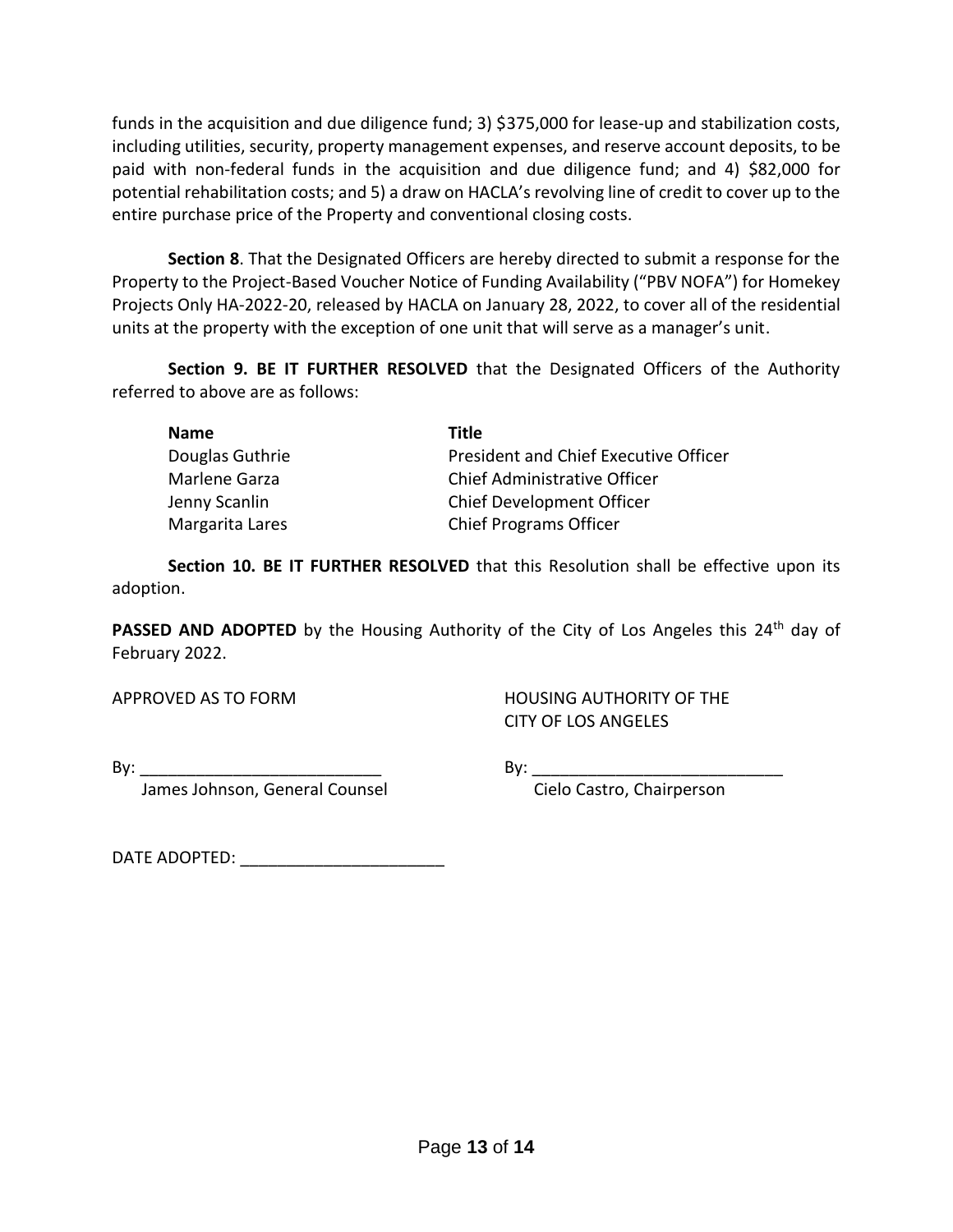# **ATTACHMENT 2**

Acquisition Property Summary for 6521 Brynhurst Avenue